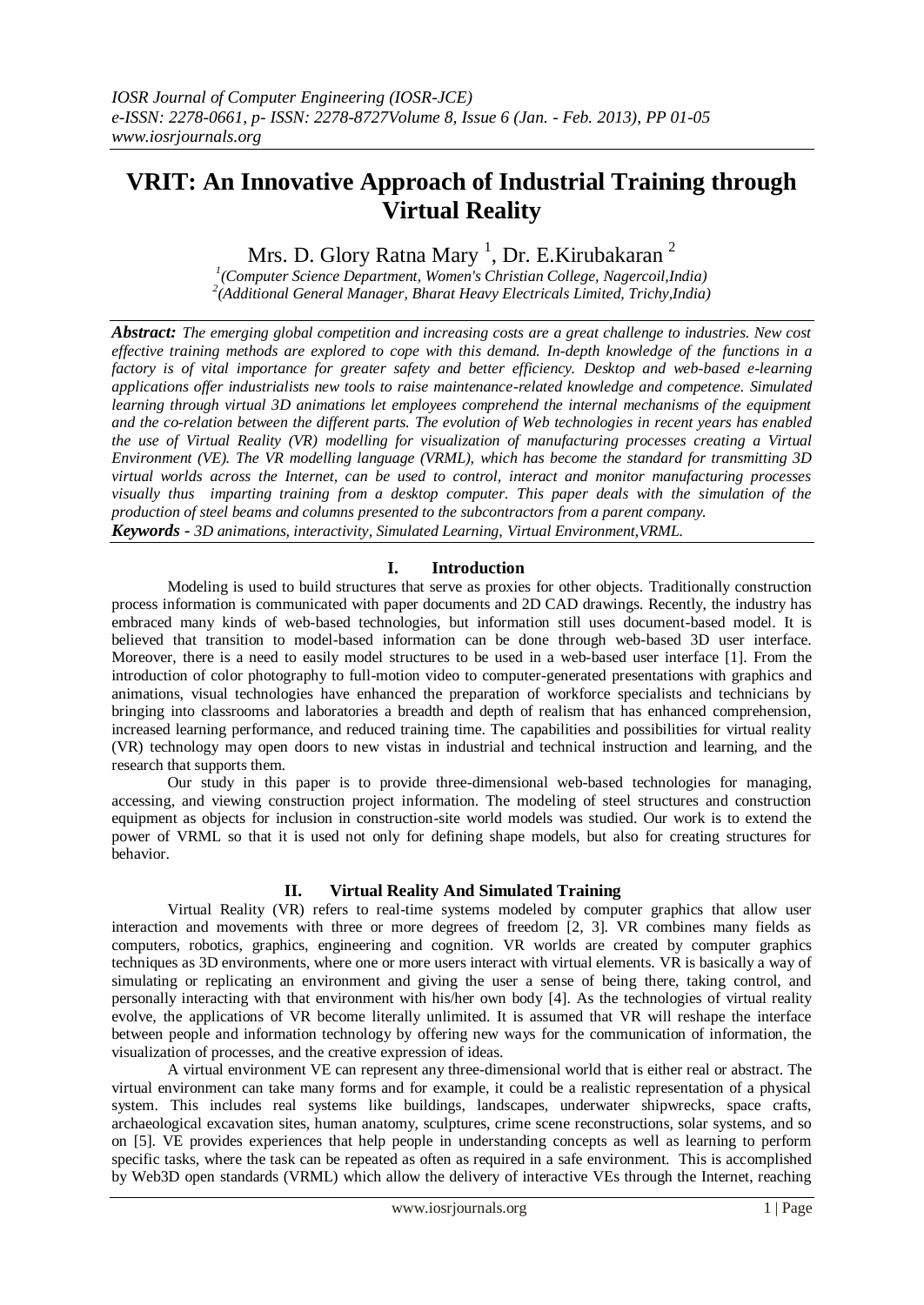potentially large numbers of learners worldwide, at any time. Web3D VEs are also independent of platform and require only a plug-in Web browser.

Machining processes such as turning, milling, drilling and grinding can be visualized using VR. VR technology can also be used to evaluate the feasibility of a design, selection of process equipment and to allow a user to study the factors affecting the quality, machining time and costs. A VR system is essentially an interactive simulation that can represent a real or abstract system. The simulation is a representative computer based model, which provides appropriate data for visualization or representation of the system [6].

Graphically-realistic and interactive simulations bring the industrial environment directly to the user. They save costs compared to on-site visits. New techniques and complex procedures can be repeated until they are mastered. The use of virtual reality simulation in industrial training has expanded rapidly in the recent past, as development costs and computing power are no longer limiting factors to widespread adoption. They provide flexible and low cost training while expanding the reach to participants locally, nationally and internationally using shared 3D environments.

## **III. VRML**

A common format used for displaying 3D models on desktop computers is the Virtual Reality Modeling Language (VRML) [7, 8], which is a scene description language for representing 3D interactive models on the web. It allows the viewer to examine the model at different angles and at different distances, all within a web browser. VRML worlds are extremely versatile in that they support interactivity, animation, user modification, and embedded hyperlinks to other Web documents. VRML models are displayed in freely available VRML plugins [9, 10, 11, 12] for Netscape or Internet Explorer.

Even though VRML files are smaller in size, when trying to realistically model an actual object or system, the files can quickly become complex. It may take time for model details to load up and render as the user moves about in a VRML world. As the bandwidth of the Internet grows, the amount of data that can be transmitted increases. This allows for more 3D-model visualization over the Internet that can be CPU intensive in addition to accommodating large file sizes.

VRML format is less complex when compared to other 3-D CAD programs and can easily be published on any web site. The actual VRML file is a textual description of the model that can be created using any text editor or word processor. VRML file names end with the extension .wrl and contains seven main types of components including a VRML header, prototypes, shapes, interpolators, sensors and scripts and routes.

The VRML prototype mechanism allows for the creation of application - specific geometric objects similar to the built-in primitives such as boxes, spheres, cones, and cylinders. Research at NIST [13, 14, 15] has developed a mapping between the CIM steel Integration Standard (CIS2) [16] and VRML. CIS2 is a logical product model [17] for describing steel structures and has been adopted by the American Institute of Steel Construction as their standard for electronic data interchange [18]. VRML prototypes have been developed that correspond to CIS2 entities such as parts (beams, columns, braces, clip angles, plates), bolts, holes, welds, and locations.

Various systems like Computer Aided Drafting (CAD) and Computer Aided Manufacturing (CAM) are widely integrated by the industries. VRML is used in the industry in Design Phase, Prototype Making, Prototype Simulation, Testing, Visualization, Manufacturing and every other possible aspect. For integration of the VRML in the Manufacturing, 3D format of the workstation is created. Various applications and simulations are made with the help of this 3D space.

For application of VRML in a manufacturing process, various manufacturing operations are needed to be identified. The manufacturing processes are then combined by the combination of these operations. The various manufacturing operations includes, loading and unloading of work piece, movement, storing, process like drilling, reaming, turning etc. and are dependent upon the design of the object to be created.

#### VRML Limitations and Optimization

VRML works well with both very powerful computers and very inexpensive machines. There is a trade off on image or simulation quality for improved performance and increased hardware performance [19]. VRML worlds should also scale with network performances, from 56K modems that are common today to multi gigabit connections that might become common in the future.

VRML has its own share of limitations. One of the limitations is that the amount of polygons in the VRML dictates the rendering time. The more polygons present, the more CPU time are needed to render the 3-D object. Simplicity is a design constraint, compromising details for faster rendering time. On the other hand, if the file size gets too large, a faster Internet connection speed will be needed. As mentioned previously, there are some tradeoffs in performance versus contents of a VRML file. Therefore, optimization is an essential part of creating VRML worlds. Given existing limitation on bandwidths and rendering speed, any world, which isn't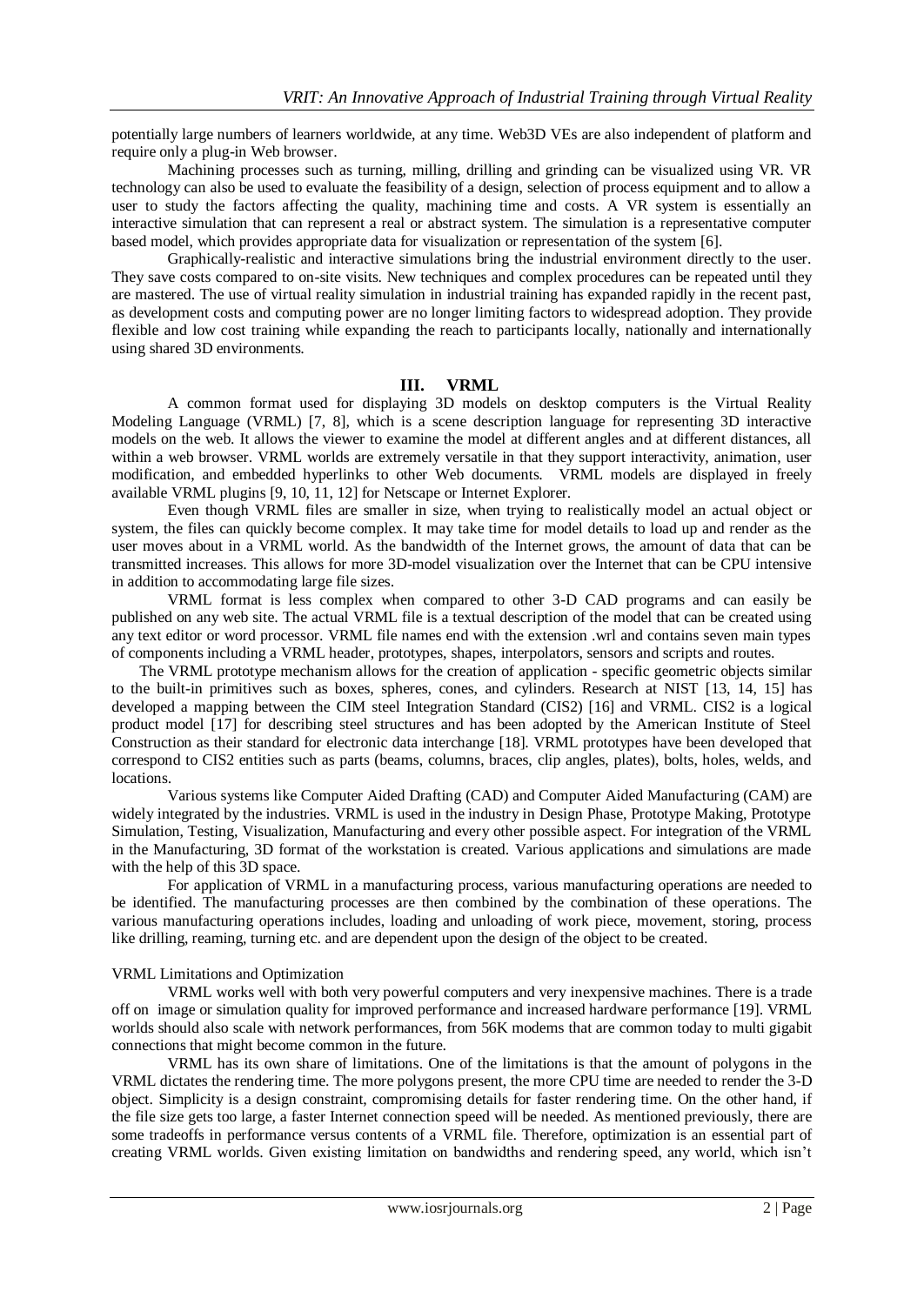carefully optimized, may be too slow to capture the audience's interest [20]. Content must be balanced with the performance requirements to keep everything running at interactive speeds.

Level of Detail (LOD) node can enclose different versions of a shape in varying levels of details. The LOD node is used to reduce the number of polygons visible at one time. For instance, if a level of detail node is used on a box object, when the user is far away from the object, the VRML browser would load up the model with less detail so that it does not need to render the extra details. This directly decreases the rendering time of the CPU, which then translates to faster movement in the VRML world. Other methods of optimization include, replacing complex surfaces with textures, inline code, collision nodes, and reducing the precision of floating point numbers to reduce file size and use of compression.

### **IV. Related Work**

University of Bath has developed a desktop virtual shop floor containing a 3-axis numerical control milling machine and a 5-axis robot for painting. The user can mount a work piece on the milling machine, choose a tool and perform direct machining operations, such as axial movements or predefined sequences [21]. Java, Virtual Reality Modeling Language (VRML) and the External Authoring Interface (EAI) have been employed to perform Numerical Control (NC) machining simulation in a networked VR environment [22]. The geometry of the work piece being cut will be updated dynamically.

A number of applications of VRML exist on the Web in various areas. One of them is a method for simulating basic manufacturing operations such as unload, load, process, move and store in a 3D virtual environment. The virtual environment provides a framework for representing a facility layout in 3D that consists of the static and dynamic behavior of the manufacturing system [23]. Another VR application is a virtual machining laboratory is for knowledge learning and skill training in an interactive environment. This virtual lab is specifically designed for helping students to virtually operate a lathe or set machining parameters and input CNC G-code programme to turn the work piece automatically [24, 25] have developed an integrated model of the spindle bearing and machine tool system, consisting of a rotating shaft, tool holder, angular contact ball bearings, housing, and the machine tool mounting. The model allows virtual cutting of a work material with the numerical model of the spindle during the design stage. Delmia's Virtual NC is also an interactive 3D simulation environment for visualizing and analyzing the functionality of an NC machine tool, its CNC controller and the material removal process [26].

#### **V. Implementation**

Virtual Reality Industry Training (VRIT) deals with Virtual industry training based on 3D models to set up an industry (a steel plant where steel beams are constructed using raw steel blocks). This project comprises of two parts. The first part shows a model of a factory and the second part displays the construction process of steel beams from raw steel blocks.

Components of a factory and the construction process of steel beams are modeled by VRML. The standard units needed to set up a factory are stored in a database. SQL Server 2005 is used as the backend tool. .NET platform is used to present the models to the users. The design of VRIL consists of various 3D models modeled in VRML as given below. Models designed for the construction of a factory.

- a. Factory office
- b. Crane
- c. Drilling Machine
- d. Lathe
- e. Generator
- f. Shed
- g. Rest Room
- h. Compound with gates and lights.

All these models are fabricated together to setup a factory. The information provided in the database is also simultaneously presented.

Similarly the 3D models of the construction of steel beams in various stages are also designed individually as given below and finally grouped together for the user's easy comprehension.

- a. Collection of raw steel blocks
- b. Preparing their edges by welding
- c. Joining three pieces of steel to form a column
- d. Drill holes in relevant areas in the steel column
- e. Join the different columns to construct a steel beam.

These steps are also provided in a database maintained in SQL Server 2005. As the models are presented, the textual information is also displayed from the database.

The presentation of these constructs to the user is done through aspx web pages.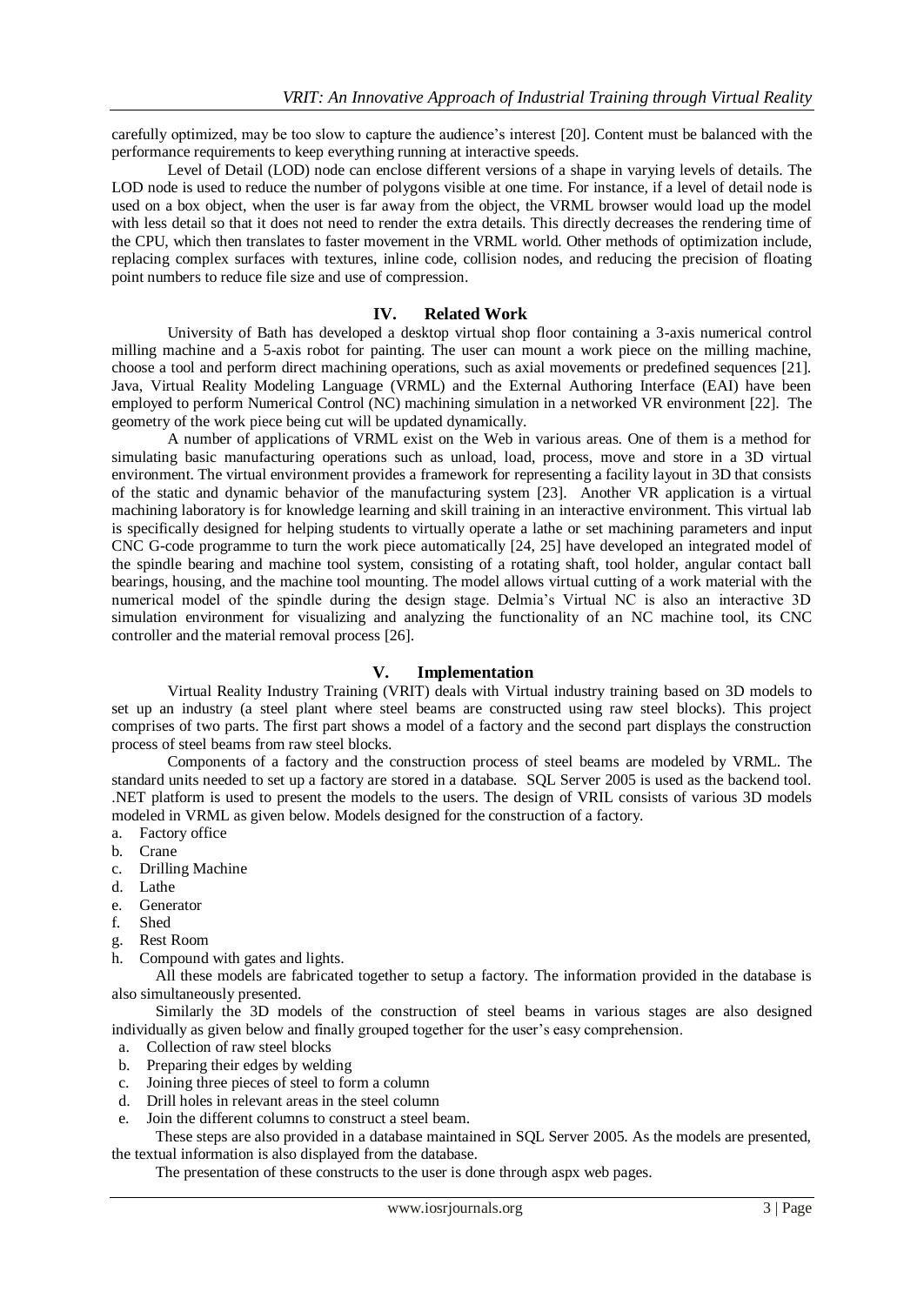- i. The url of the website must be given in the address bar of the browser.
- ii. <http://localhost:1525/WebSite2/Default2.aspx>



# **Figure 1. Homepage of VRIL**

- iii. The homepage is displayed with three frames as shown in fig 1. The top frame lists the two parts of our project, the model of a factory and the construction process of steel beams. If Cosmo Player is not installed in the system on use, the Download Cosmo Player Button will link to the Cosmo Player home page for downloading. The software must be downloaded and installed in the system. The left frame is used to describe textually the chosen option of study. The right frame is to display the world of study.
- iv. Click the option of study. The left frame displays the textual description of the world from a database and the model is displayed on the right frame. Fig 2 shows about the model of a factory.

| NRIT - Virtual Reality Industry Training - Windows Internet Explorer<br>D http://localhost:1525/WebSite2/Default2.aspx |                                     |                                                 |                                                                                  |                                                     | <b>Record Office</b><br>$-2$<br>$\Omega$ + |
|------------------------------------------------------------------------------------------------------------------------|-------------------------------------|-------------------------------------------------|----------------------------------------------------------------------------------|-----------------------------------------------------|--------------------------------------------|
|                                                                                                                        |                                     |                                                 |                                                                                  | $\bullet$ $\theta$ $\bullet$ $\times$ $\theta$ Bing |                                            |
| <b>Favorites</b><br>VRIT - Virtual Reality Industry Training                                                           |                                     |                                                 |                                                                                  | ☆ - 同 - □ 曲 - Page - Safety - Tools - 2             |                                            |
|                                                                                                                        |                                     |                                                 |                                                                                  |                                                     |                                            |
|                                                                                                                        |                                     | <b>VRIT - Virtual Reality Industry Training</b> |                                                                                  |                                                     |                                            |
|                                                                                                                        |                                     |                                                 |                                                                                  |                                                     |                                            |
|                                                                                                                        |                                     |                                                 |                                                                                  |                                                     |                                            |
| Model of an Industry                                                                                                   | <b>Construction of a Steel Beam</b> | <b>Download Cosmo Player</b>                    |                                                                                  |                                                     |                                            |
|                                                                                                                        |                                     |                                                 |                                                                                  |                                                     |                                            |
|                                                                                                                        |                                     |                                                 |                                                                                  |                                                     |                                            |
|                                                                                                                        |                                     |                                                 |                                                                                  |                                                     |                                            |
| MODEL OF A FACTORY                                                                                                     |                                     |                                                 |                                                                                  |                                                     |                                            |
|                                                                                                                        | $\mathbf{O}$                        |                                                 |                                                                                  |                                                     |                                            |
| <b>Information</b><br><b>Quantity</b>                                                                                  |                                     |                                                 |                                                                                  |                                                     |                                            |
| 2 ACRES<br><b>Open Area</b>                                                                                            |                                     |                                                 |                                                                                  |                                                     |                                            |
| Covered Shed (Length X Breadth) 12M X 14M<br>100 HP<br>Power                                                           | study                               |                                                 |                                                                                  |                                                     |                                            |
| Auto Welding Machine 800 Amps 2 Nos                                                                                    |                                     |                                                 |                                                                                  |                                                     |                                            |
| 1 Nos<br>Crane                                                                                                         | 33                                  |                                                 |                                                                                  |                                                     |                                            |
| 2 Nos<br><b>Drilling Machine</b>                                                                                       |                                     |                                                 |                                                                                  |                                                     |                                            |
| Lathe Machine<br>1 No                                                                                                  |                                     |                                                 |                                                                                  |                                                     |                                            |
| $1$ No<br>Generator                                                                                                    | Θ                                   |                                                 |                                                                                  |                                                     |                                            |
|                                                                                                                        |                                     |                                                 |                                                                                  |                                                     |                                            |
|                                                                                                                        |                                     |                                                 |                                                                                  |                                                     |                                            |
|                                                                                                                        | tum                                 |                                                 |                                                                                  |                                                     |                                            |
|                                                                                                                        | Θ                                   | TO BE SERVED ON FORM ON THE                     | <u>n de 1936 to 1938 et est en 1938 et est en en 1938 to 1938 et en 1938 et </u> |                                                     | <b>Contract</b>                            |
|                                                                                                                        | roll                                |                                                 |                                                                                  |                                                     | PARKING HOMES                              |
|                                                                                                                        | (x) goto                            | $\mathbf{G}$ algo                               | $\bullet$ $\bullet$ $\bullet$                                                    | restore <b>(a)</b>                                  | n <sub>0</sub>                             |
|                                                                                                                        |                                     |                                                 |                                                                                  | Local intranet   Protected Mode: Off                | $\sqrt{3}$ = $\frac{9}{100\%}$ =           |
|                                                                                                                        | w<br>œ                              |                                                 |                                                                                  | 温安尔用度                                               | 19:51<br>$\blacktriangleleft$              |

**Figure 2. Model of a Factory** Fig 3 shows the construction process of a steel beam.



**Figure 3. Construction of Steel Beam**